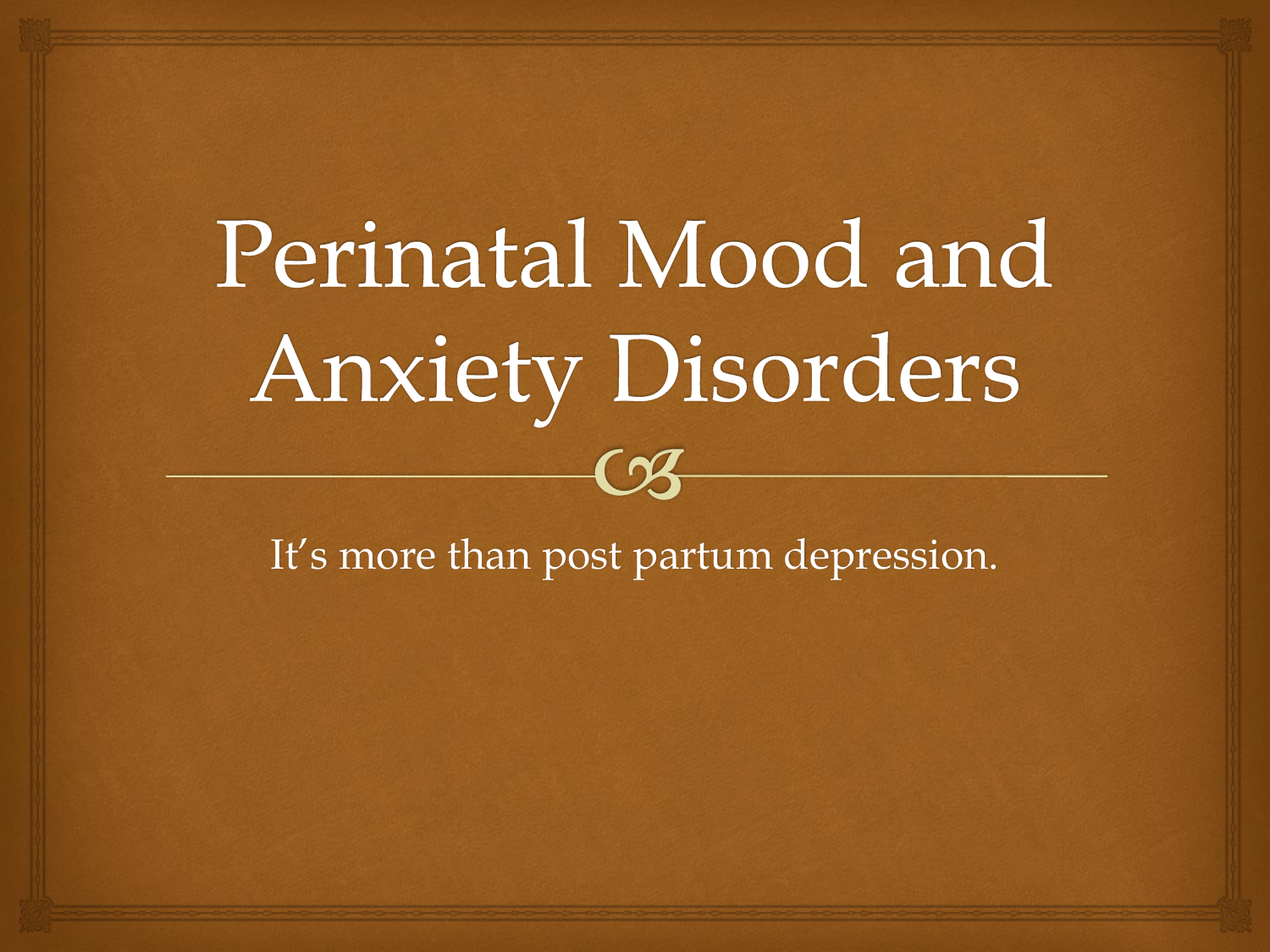$\overline{\text{C3}}$ A passage by Brook Shields from *Down Came the Rain* 

or "I started to experience e a sick sensation in my stomach; it was as if a vise were tightening around my chest. Instead of the nervous anxiety that often accompanies panic, a feeling of devastation overcame me. I hardly move. Sitting on my bed, I let out a deep, slow, guttural wail. I wasn't simply emotional or weepy, like I had been told I might be. This was something quite different. This was something quite different. This was sadness of a shockingly different magnitude. It felt as if it would never go away."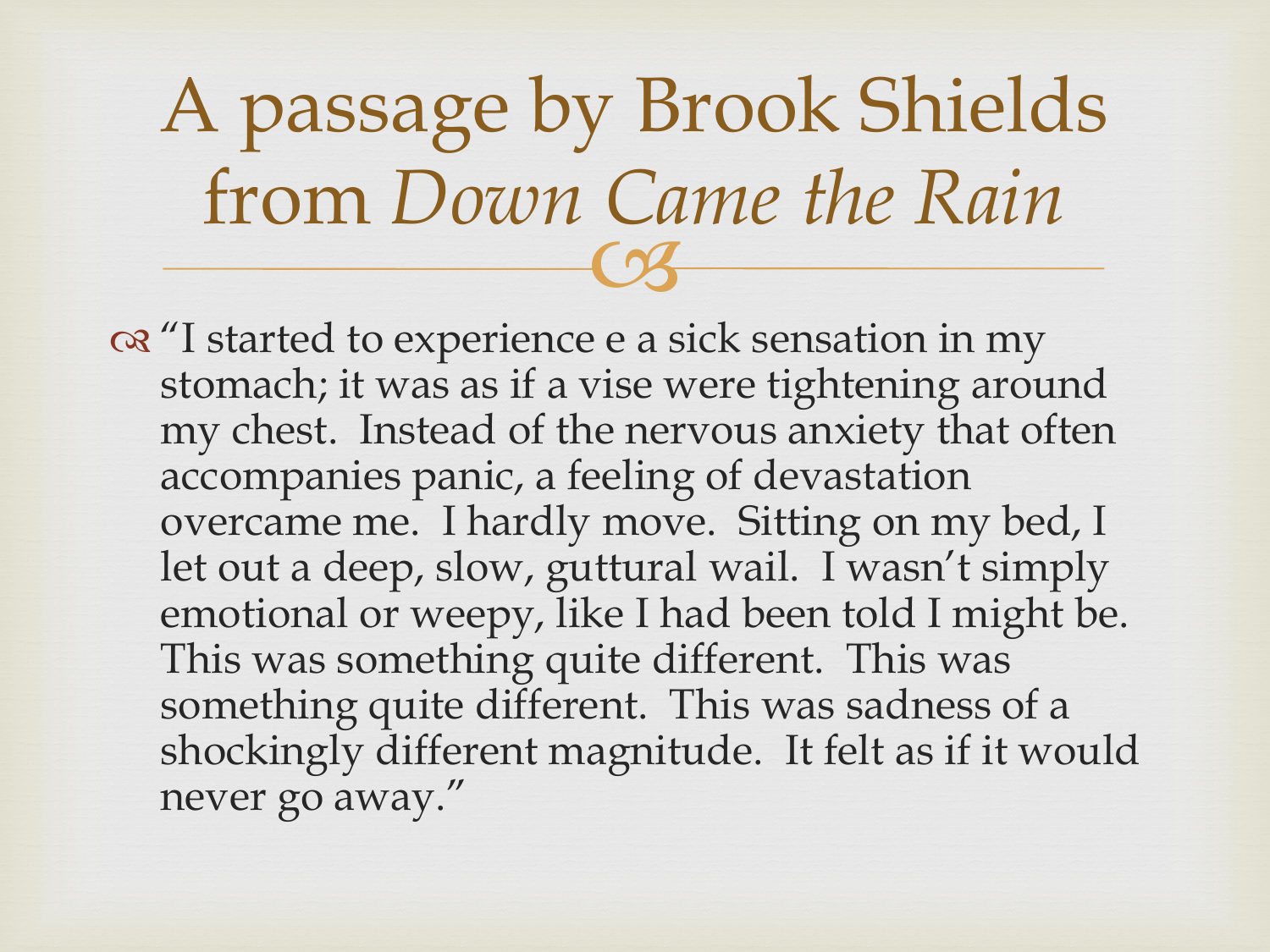#### Overview of presentation

 $C<sub>3</sub>$ 

 Types of perinatal mood and anxiety disorders (PMAD)

- or Why we should care
- os Prevalence of PMADS
- Consequences of unidentified PMADS
- Universal screening recommendations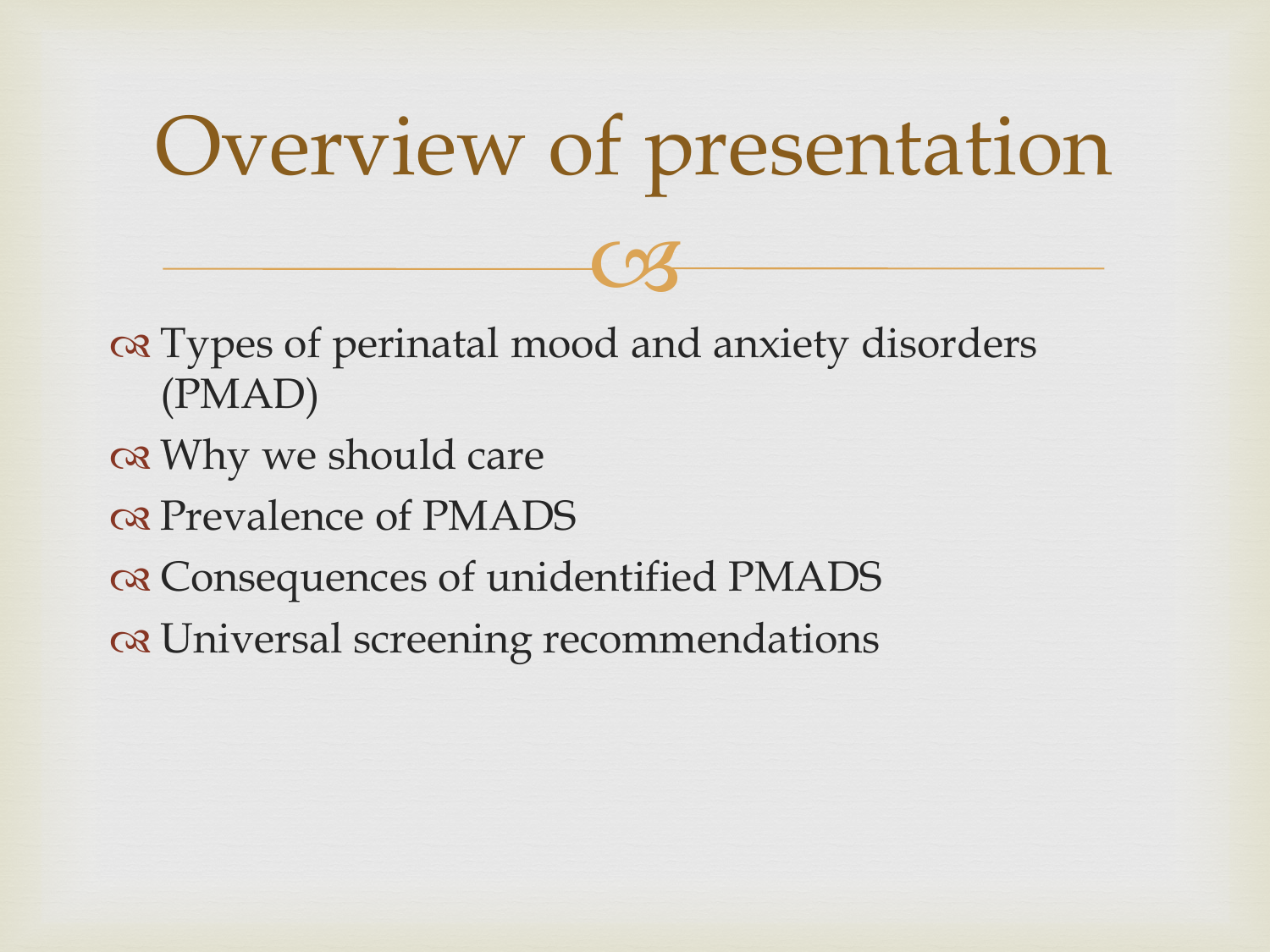## A variety of PMADS

 $C<sub>3</sub>$ 

os Depression Anxiety and Panic Disorder Obsessive-Compulsive Disorder Post-Traumatic Stress Disorder Psychosis a Bipolar

The perinatal period occurs between pregnancy through age one of the child.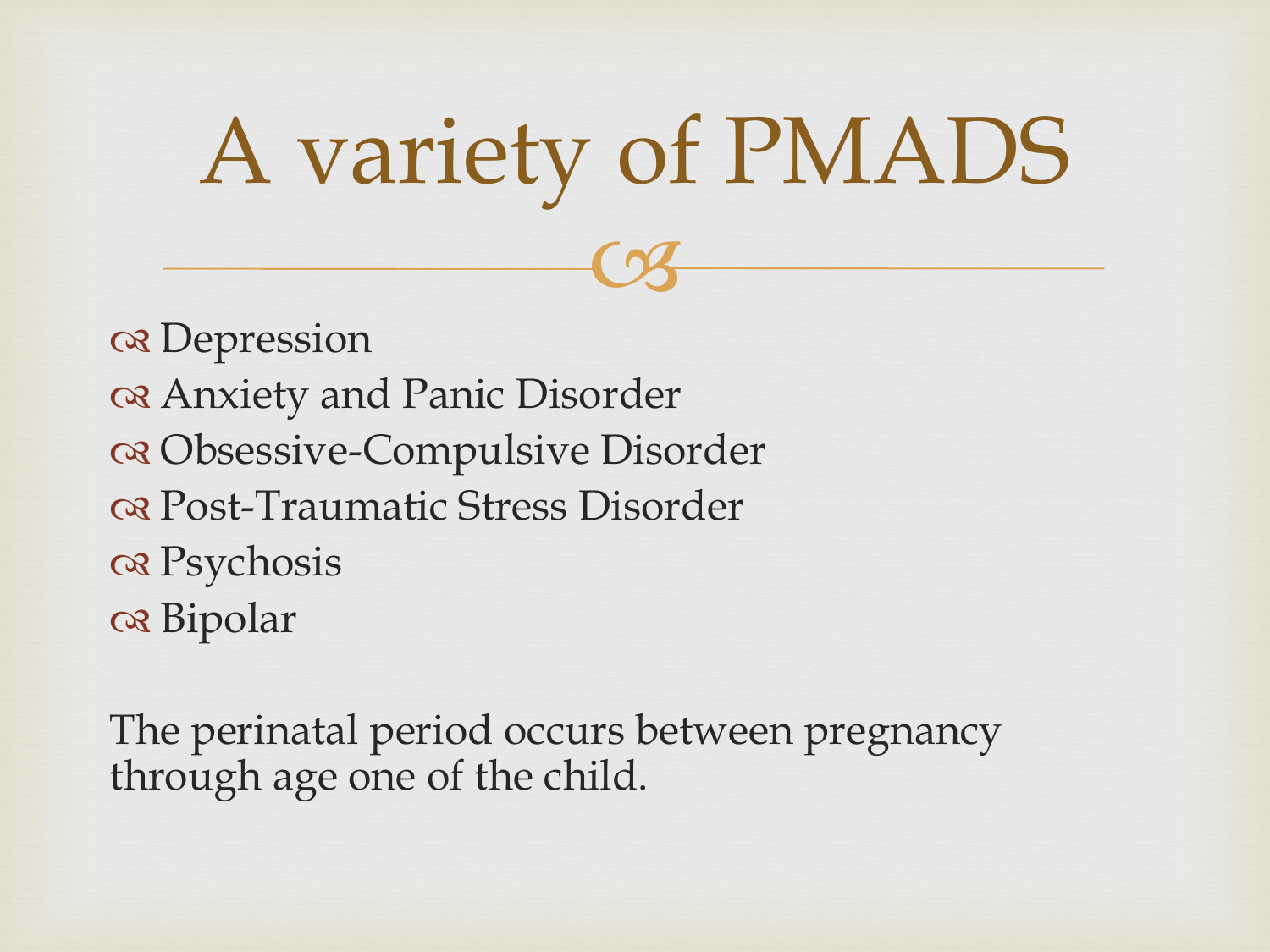

 $\infty$  #1 medical complication related to childbearing

Illness is detectable

 Opportunity to help women with prior undiagnosed mental illness or those at risk for continued mental illness.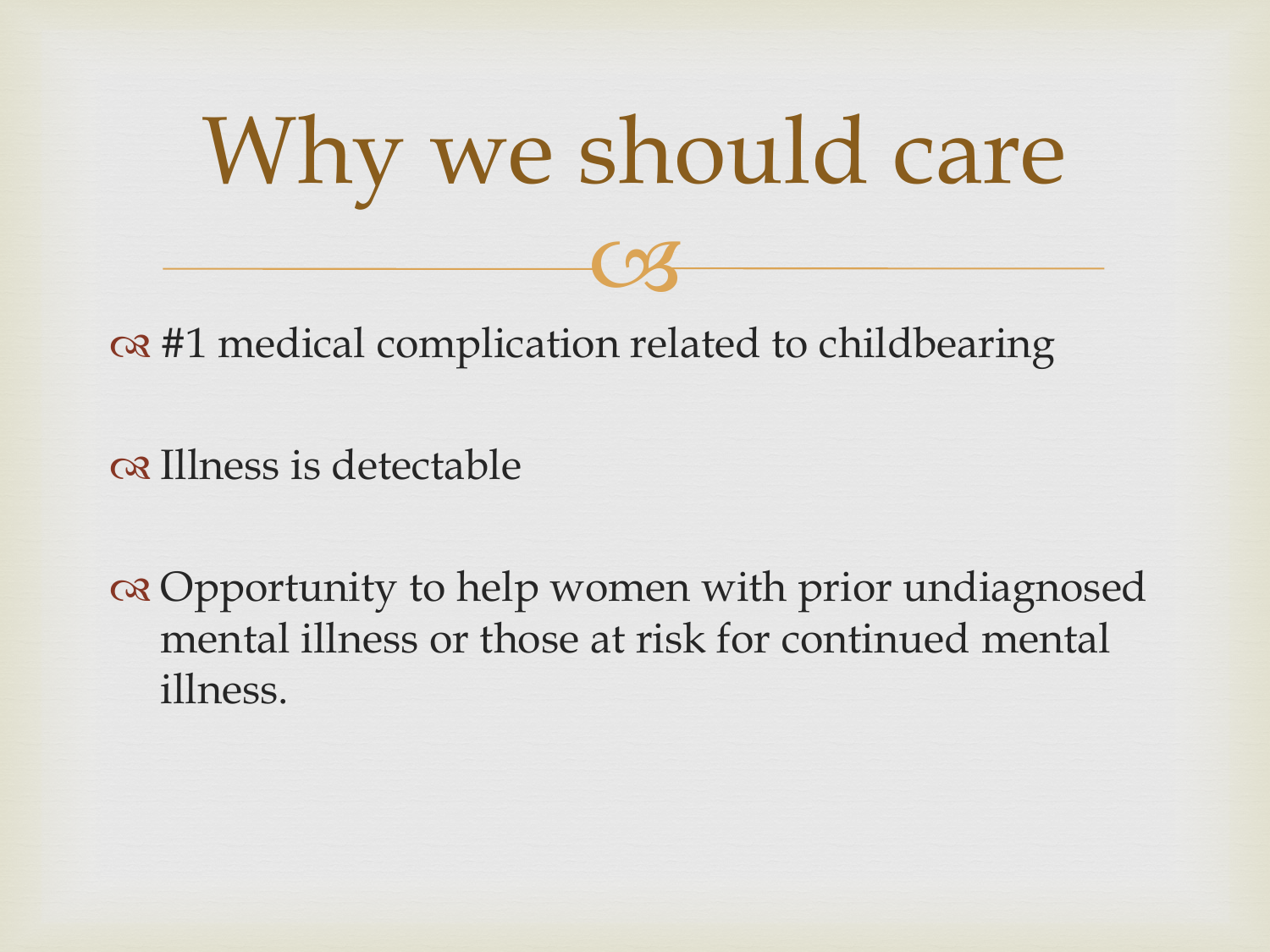# Why we should care

 $C<sub>3</sub>$ 

 Tragic Consequences Affecting Society: -Marital problems/divorce -Disability/Unemployment -Child neglect & abuse -Developmental delays/behavioral problems -Infanticide/Homicide/Suicide

(P. Boyce, University of Sydney, Pepean Hospital, Penith NSW Australia)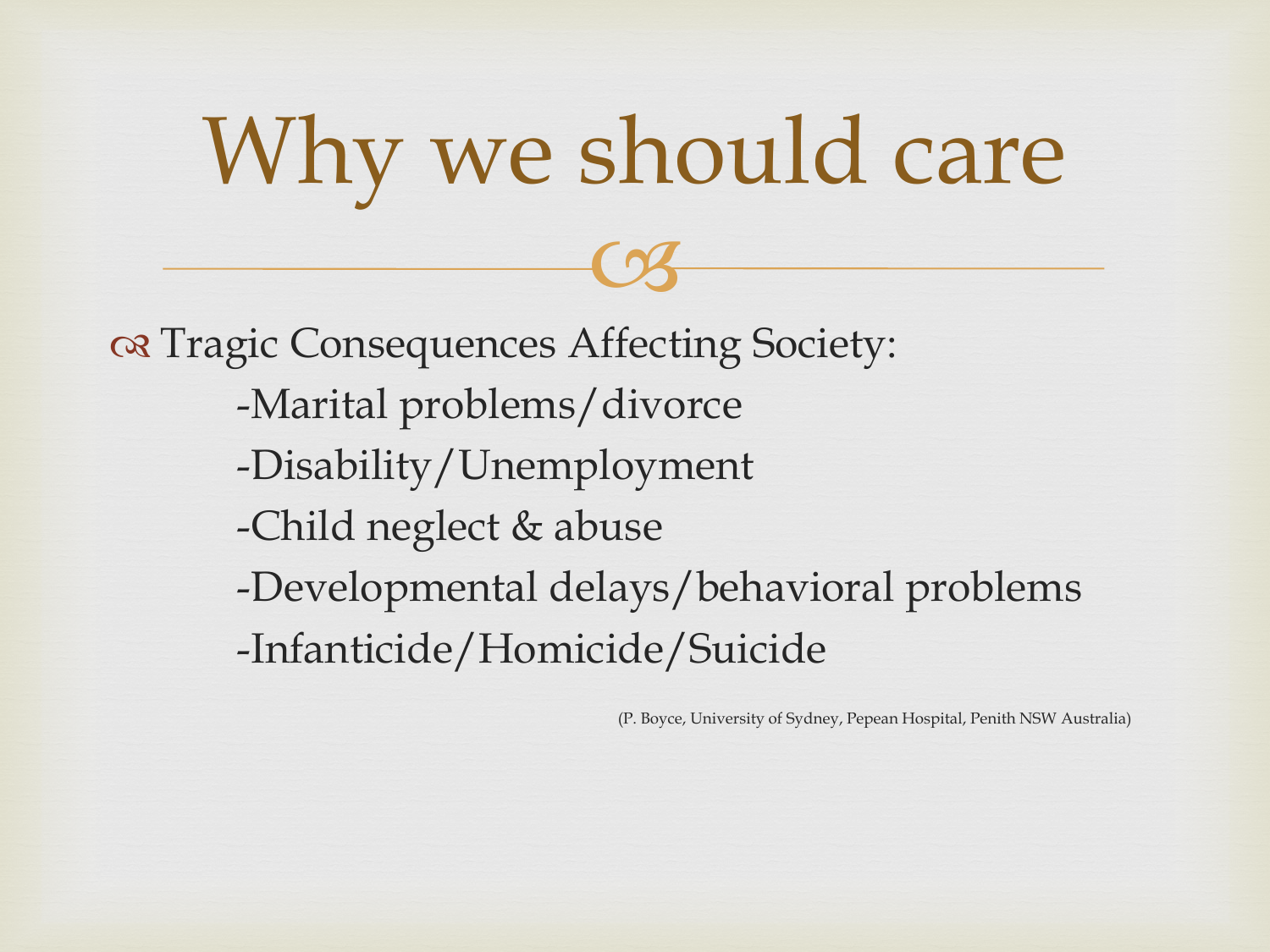## $C<sub>3</sub>$ Why we should care

Journal of Pediatrics wrote in 2010:

*Every year, more than 400,000 infants are born to mothers who are depressed, which makes perinatal depression the most under diagnosed obstetric complication in America.*  Post partum depression leads to increased costs of medical *care, inappropriate medical care, child abuse and neglect, discontinuation of breastfeeding, and family dysfunction and adversely affects early brain development.*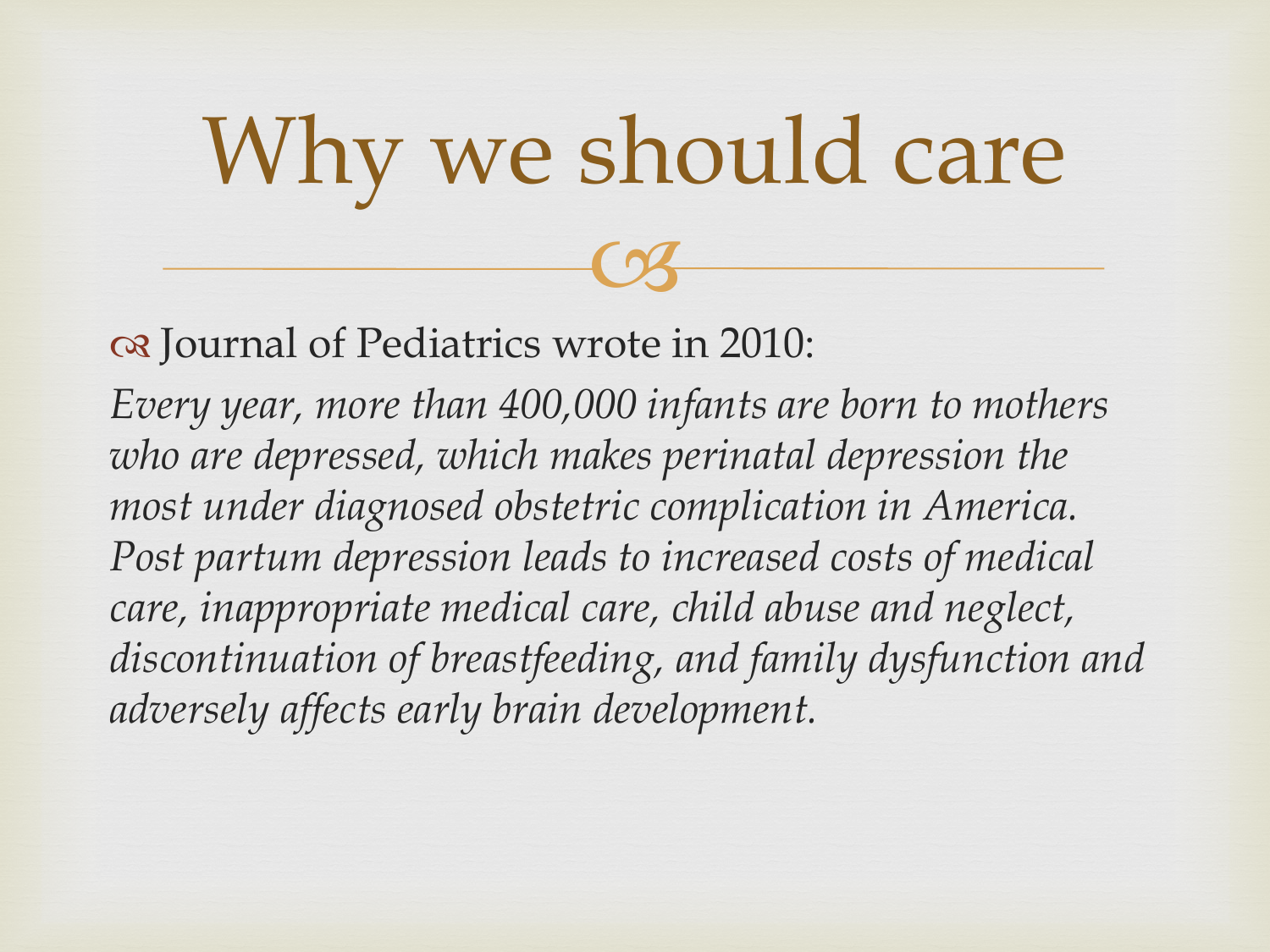

 $C<sub>3</sub>$ 

os Depression/Anxiety in Pregnancy: 15-20% experience moderate to severe symptoms

or Postpartum depression/anxiety: 15%

 $\infty$  If left untreated, depressive symptoms persist. -16.1% depressed at 2-4 months -15.5% depressed at 30-33 months (Phelan et al. Inj Prev 2007)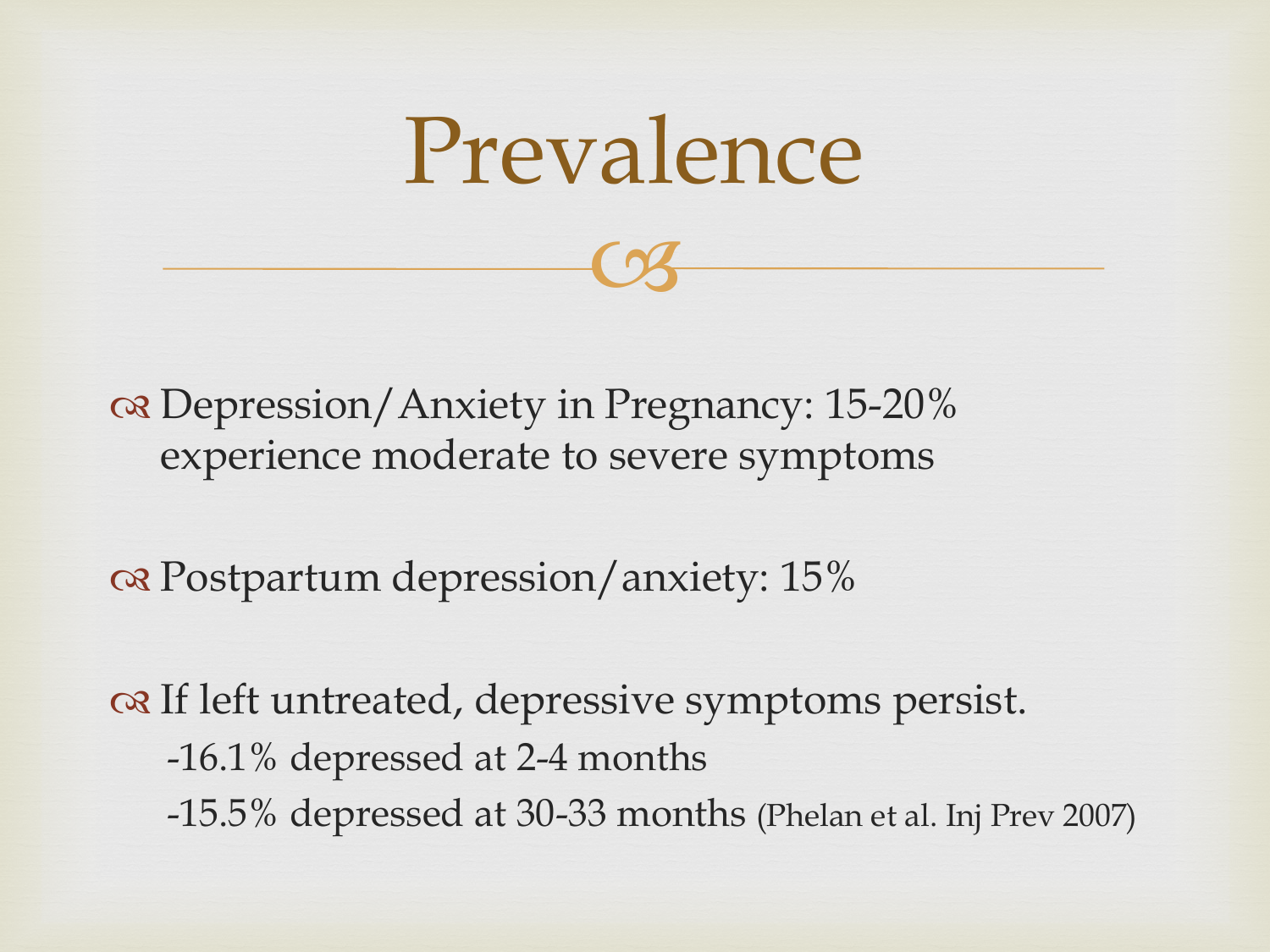os Increased preterm births or Impaired fetal growth resulting in low birth weights a Pre-eclampsia os Placental abruption Gestational Diabetes Maternal bereavement increased stillbirth risk by 18%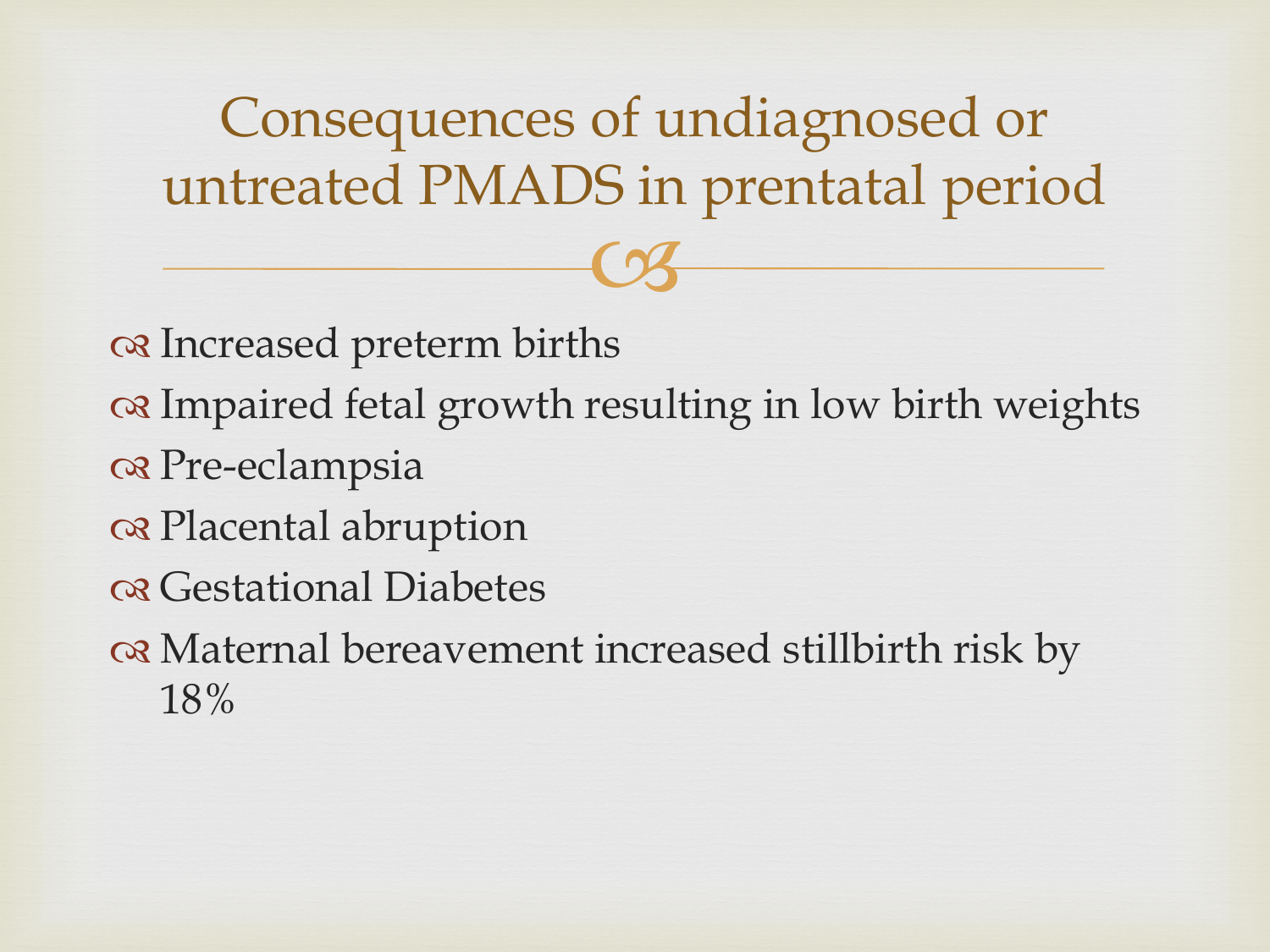or Risk of impaired bonding and attachment

 Lower levels of dopamine and serotonin in newborn on Increased infant crying

Delayed fetal heart rate responsivity

or 50% increased risk for developmental delay at 18 months of age (Deave, T. et al. BJOG 2008)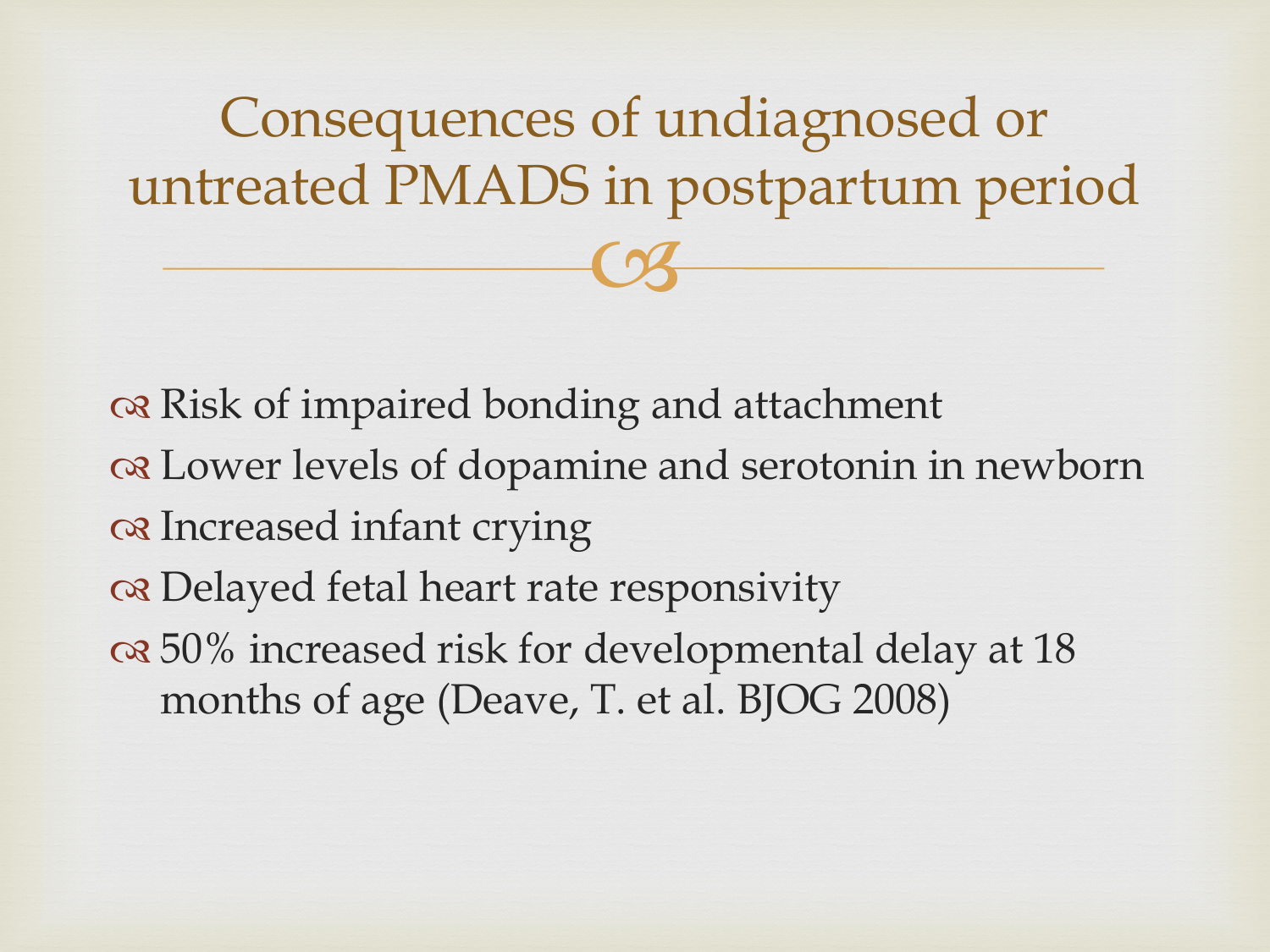Depressed mothers lead to decreased **SAFETY** precautions

- -Improper car seat use
- -Less use of safety latches

-Less likely to reduce water temperature on hot water heater

-Less likely to put baby to sleep on its back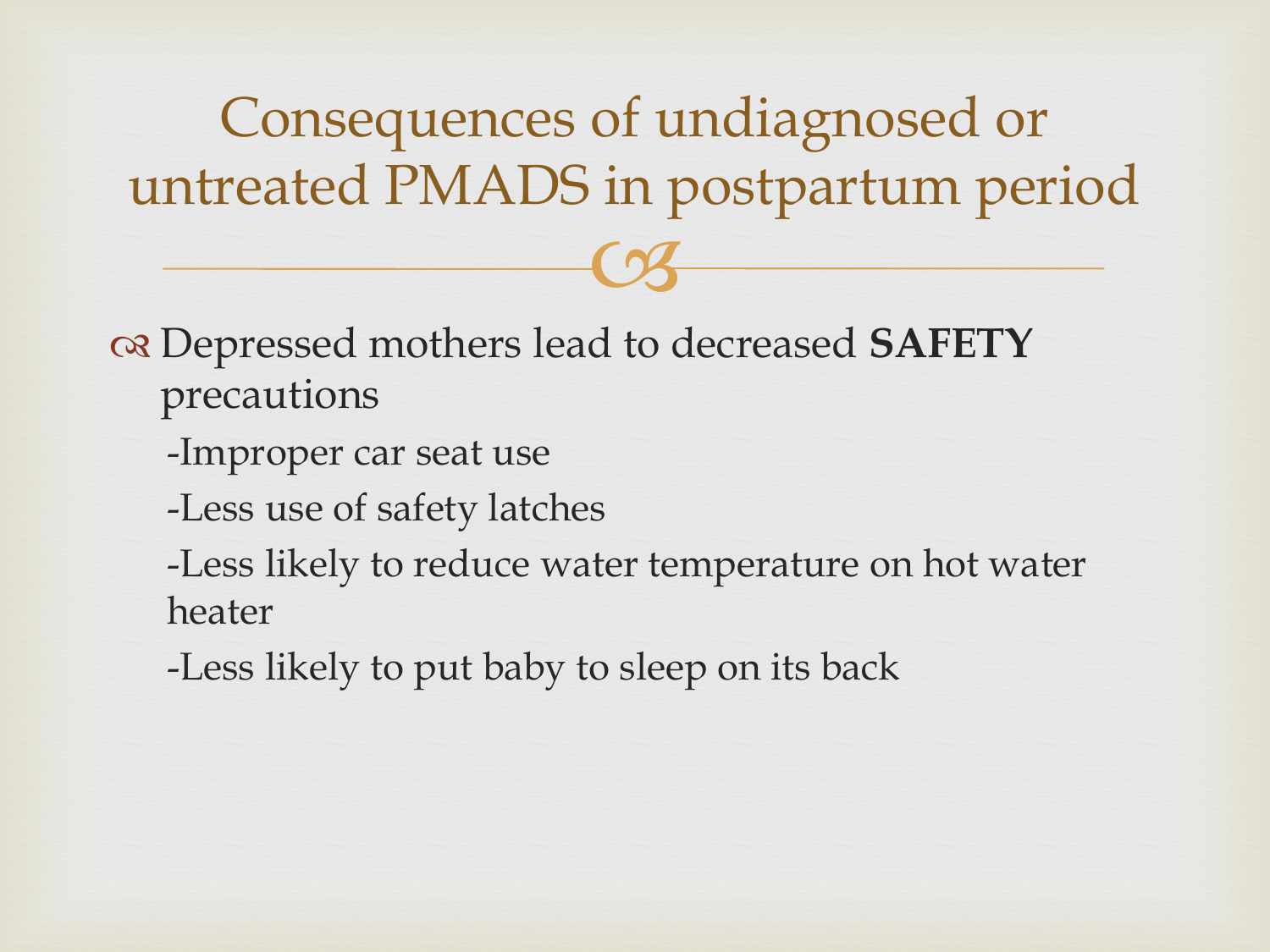**Developmental promotion activities decreased:** -Decreased duration of breastfeeding -For 2 to 4 month old, parent played less and was less nurturing, less likely to sing and read -At 30 to 33 months, parent spoke less to child, less able to limit TV, unable to follow 2 or more routines, less nurturing, less reading and positive interactions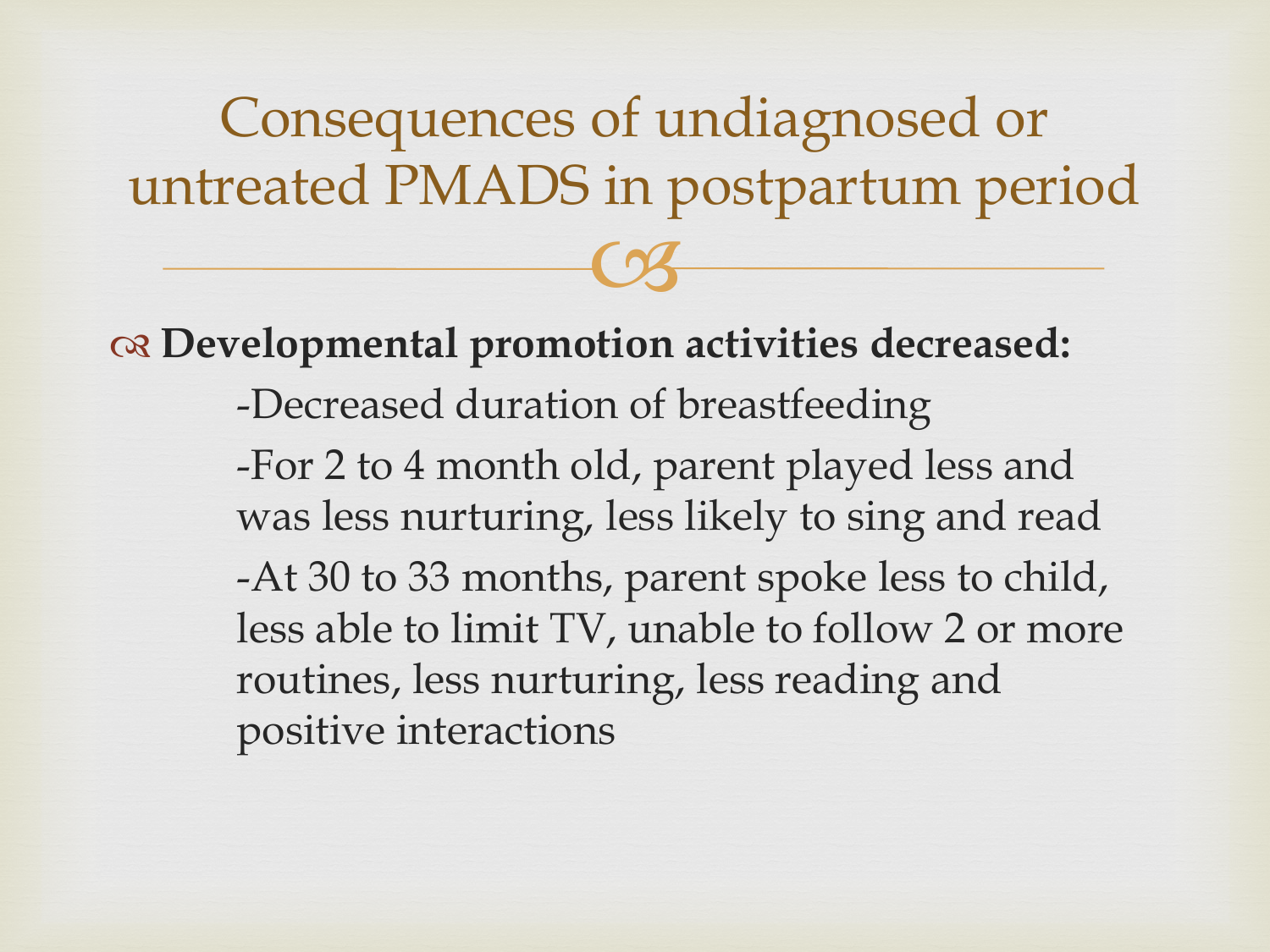Parenting styles of depressed mothers:

Withdrawn:

-Disengaged

-Distant

-Unresponsive/flat affect

-Do little to encourage or support their child's activites os Intrusive:

> -used harsher discipline (>2x odds of face slapping or spanking with an object)

-rough handling

-angry/hostile

-actively interfere with their infants' activities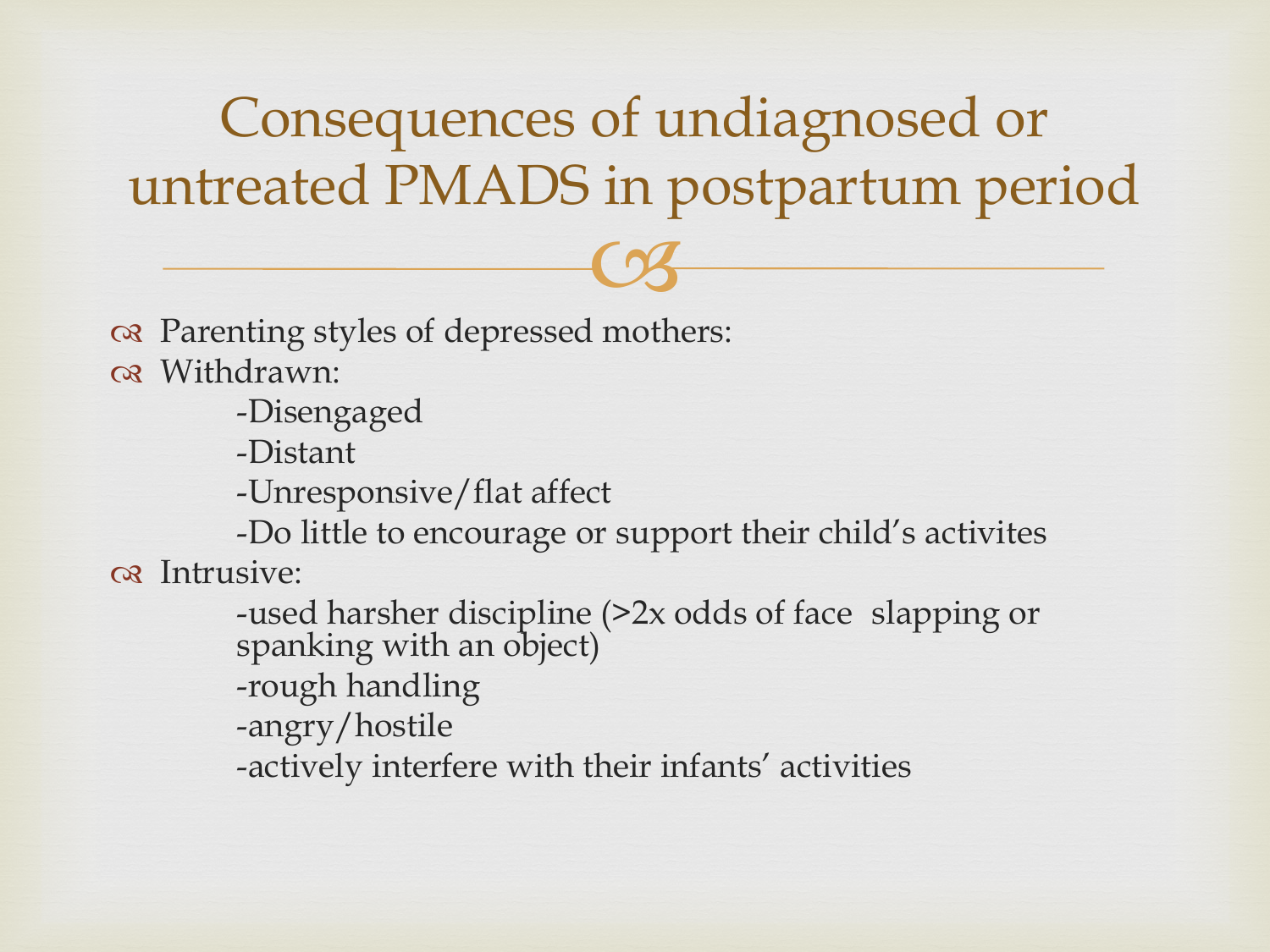$C<sub>3</sub>$ Consequences of undiagnosed or untreated PMADS in mothers on Infants

- Abnormal EEG (changes remained for 3 years)
- Less vocalizing
- More irritable (gaze aversion, sad/angry expressions)
- Less exploration
- More than twice as likely to experience depression and anxiety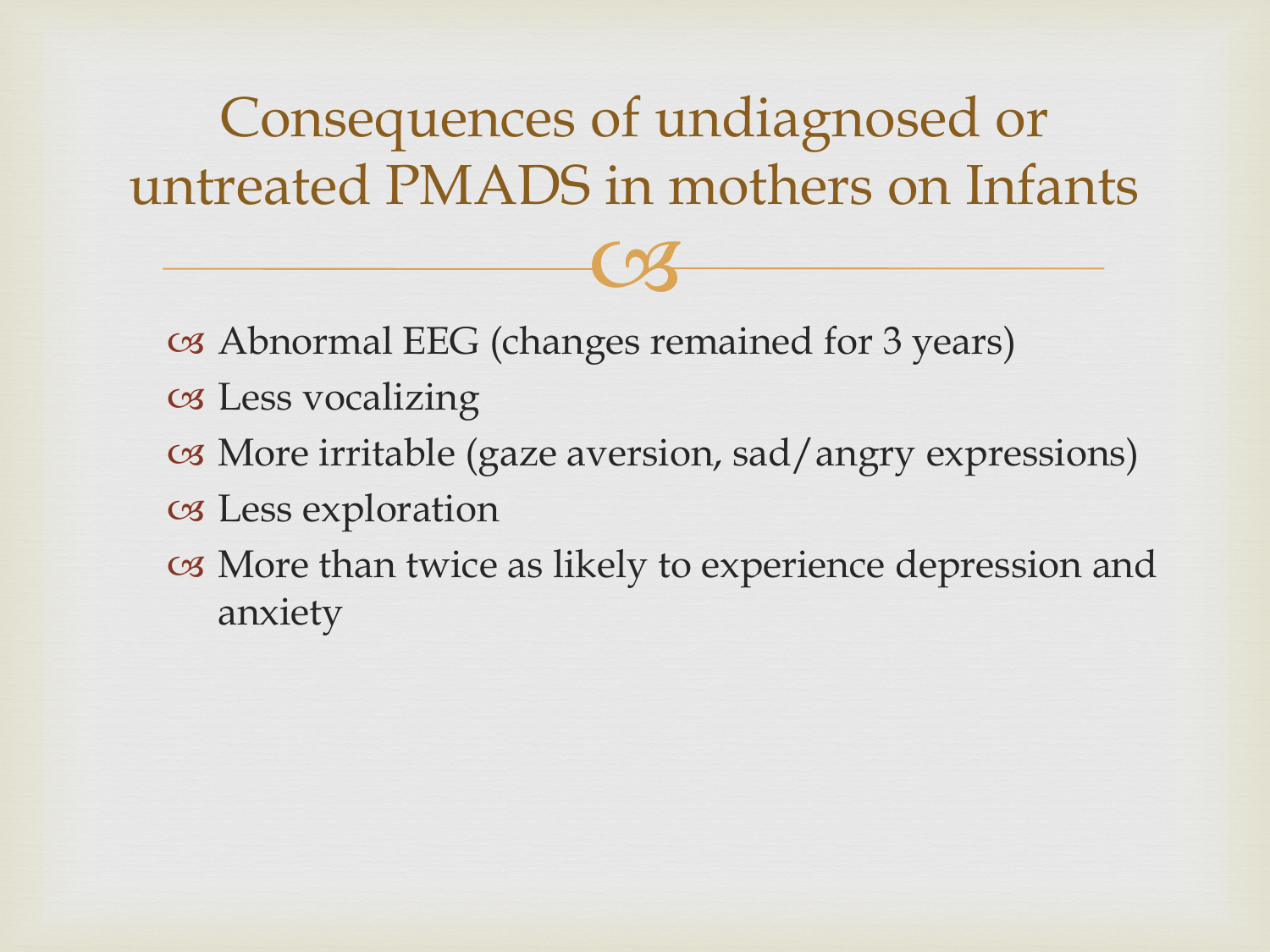Consequences of undiagnosed or untreated PMADS in mothers on Toddlers

 $C<sub>3</sub>$ 

 Insecure attachment with mother, inhibition and fear, clinginess Less social interaction with peers Inappropriate interactions, less pleasure Lower self esteem of More behavior problems, aggression or Motor delays with chronic maternal depression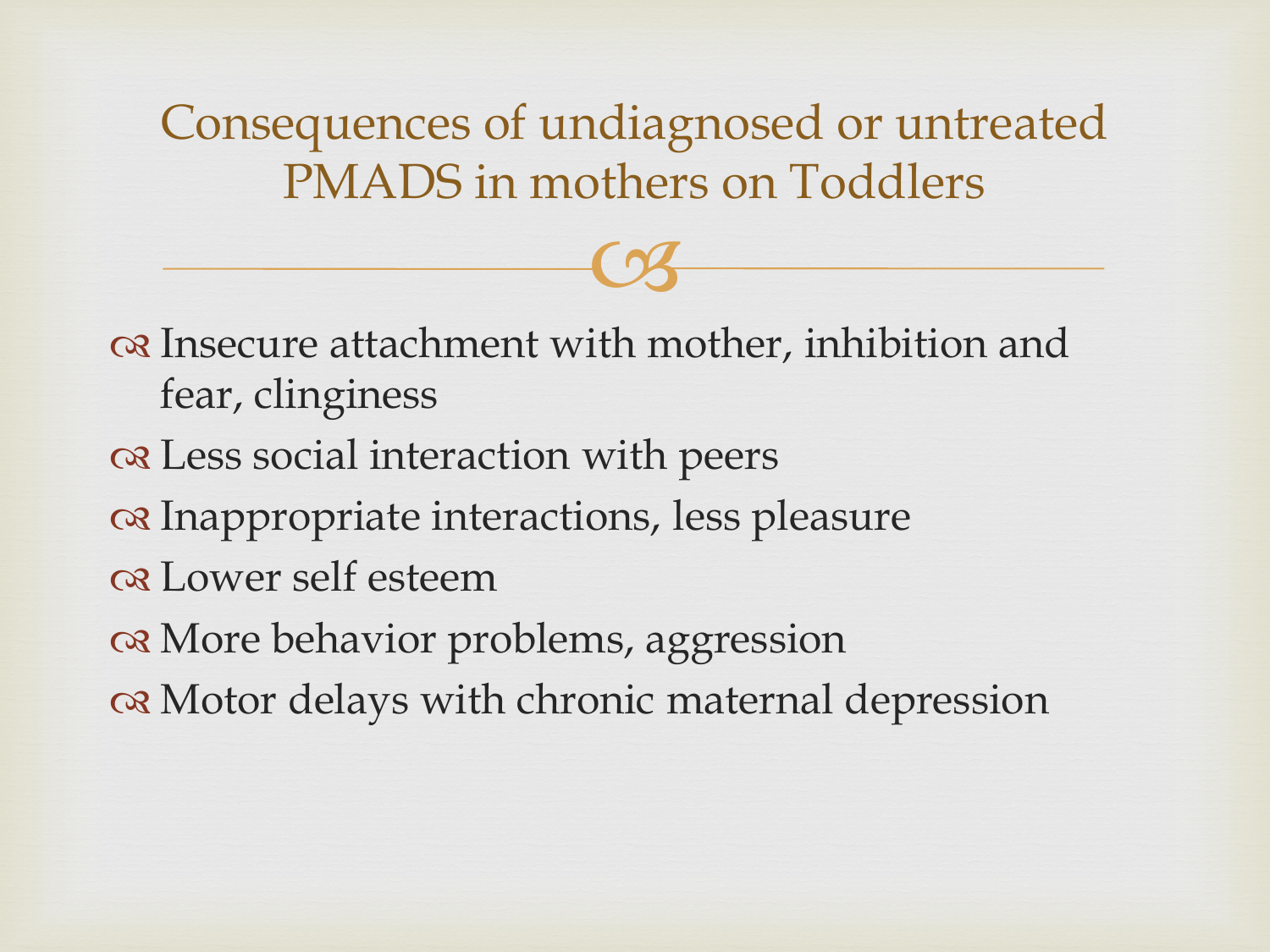Consequences of undiagnosed or untreated PMADS in mothers on Preschoolers

 $C<sub>3</sub>$ 

oral Greater anxiety and aggression

oral problems and conduct disorders

Deficits in cognitive development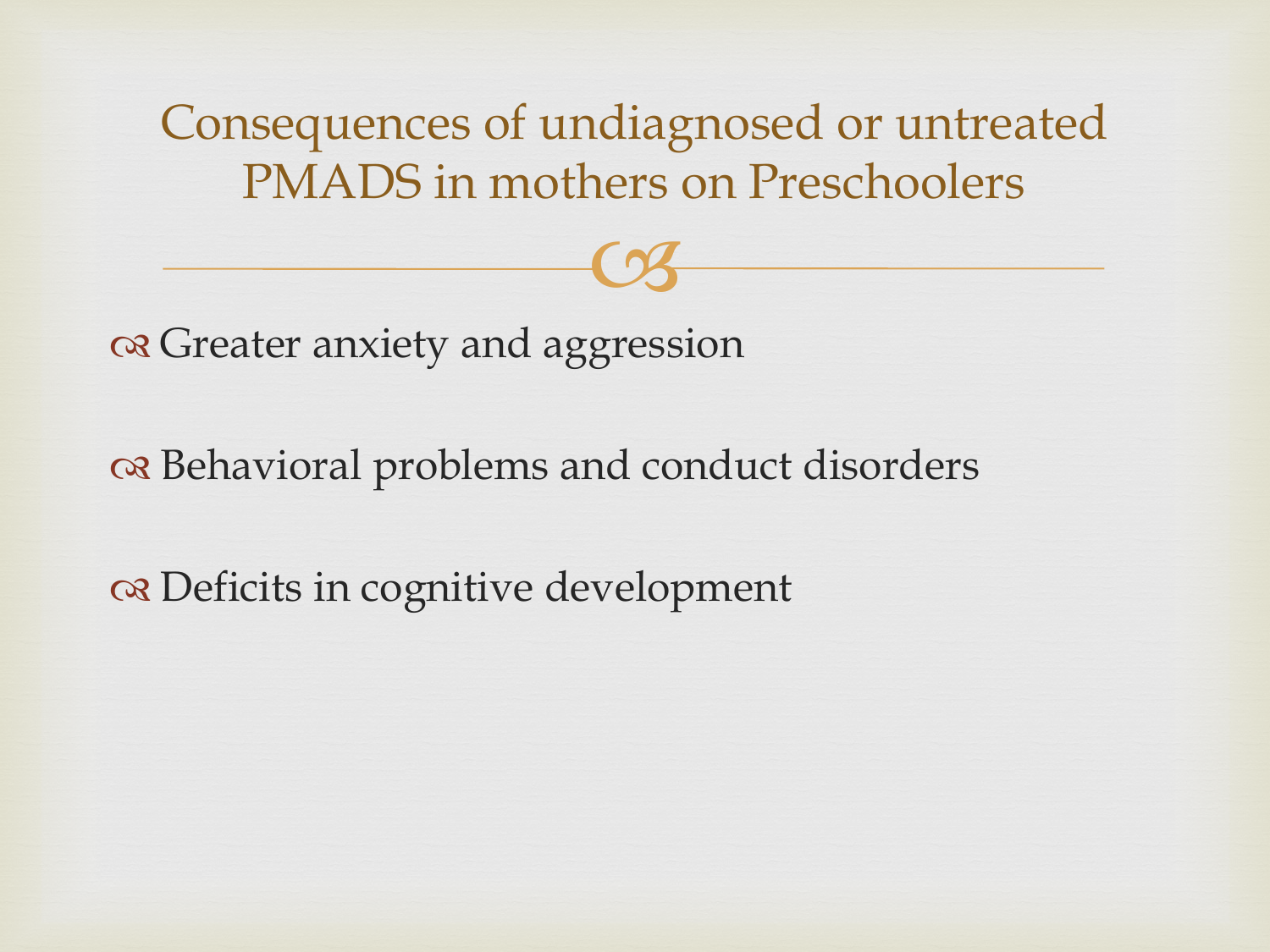Consequences of undiagnosed or untreated PMADS in mothers on older children

 $C<sub>3</sub>$ 

or Increased peer conflicts, aggression Poor cognitive processing or school work and test scores, lower IQs ADHD, anxiety, impulsivity Sexual activity os Stealing

 Psychiatric symptoms: psychosomatic complaints, anhedonia, sleeping problems, eating problems, depression and anxiety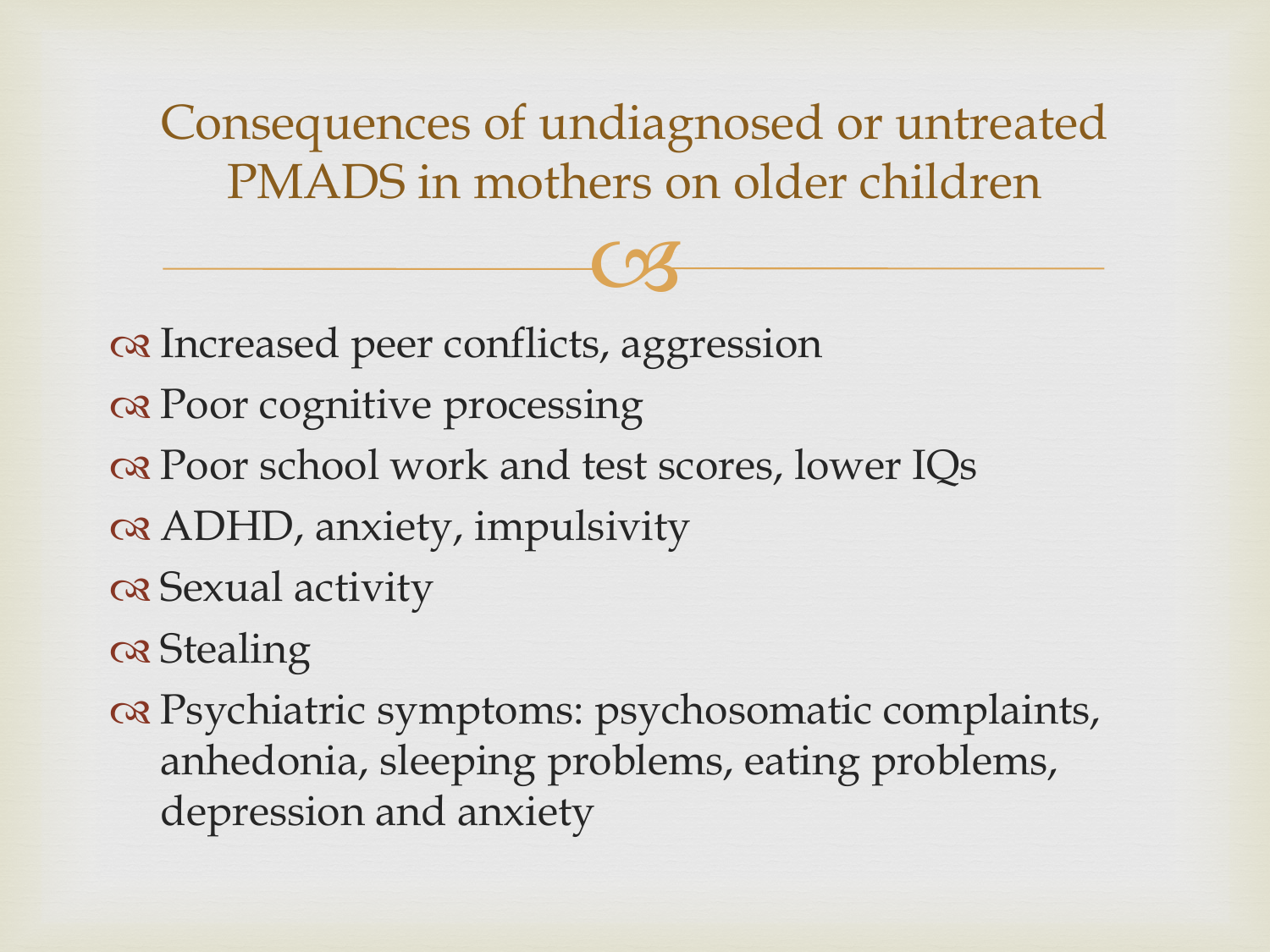

on Does the prevalence and outcomes of Perinatal Mood and Anxiety disorders warrant a screening?

or YES! Other risk factors in pregnancy are routinely screened for.

By comparison:

-4.8% of pregnant women develop gestational diabetes -5% of pregnant women have hypertension in pregnancy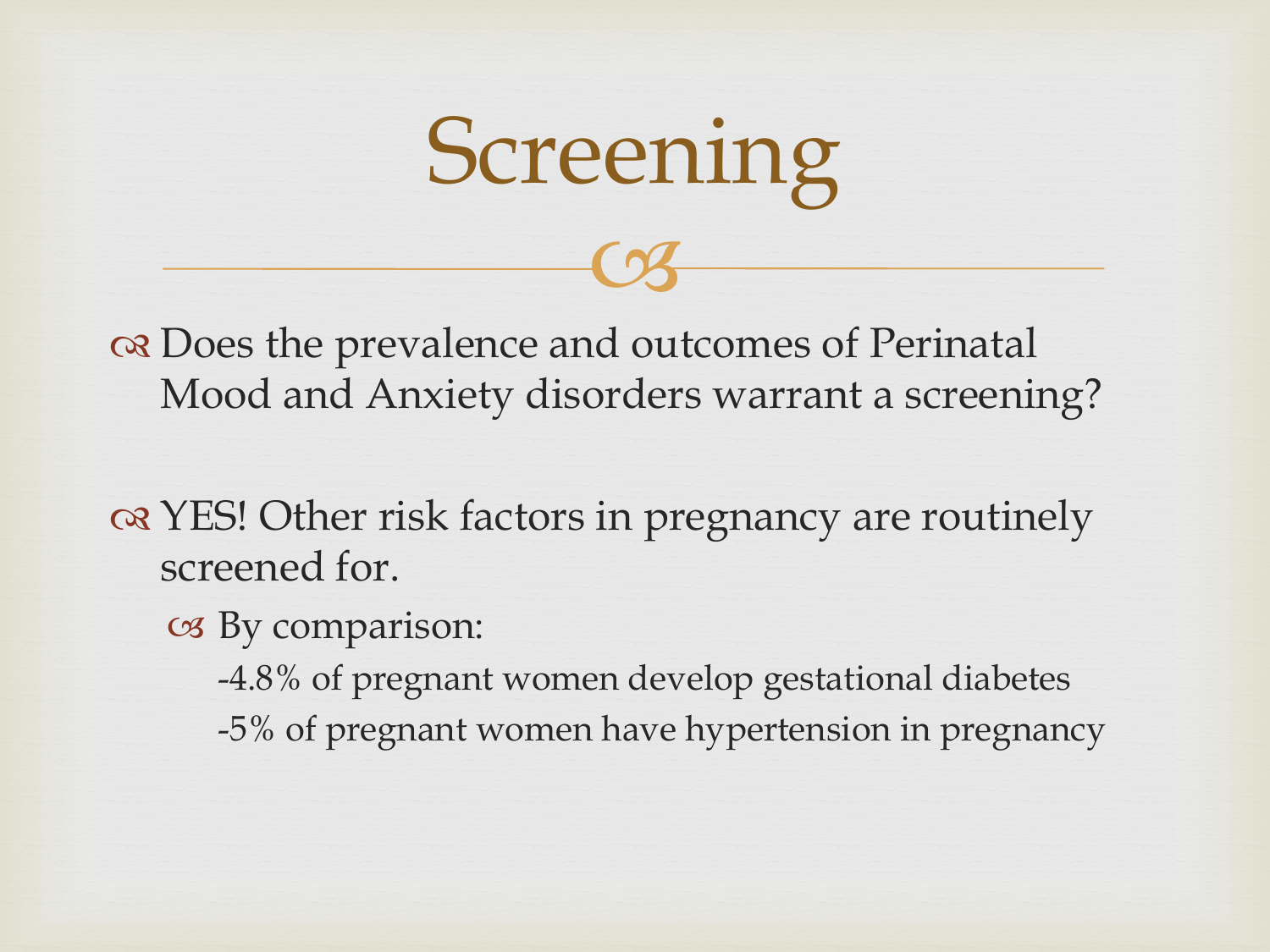

or <25% of OB/Gyn patients had their psychiatric diagnoses recognized (Spitzer et al. 2000)

 $\alpha$  <20% of pregnant women with psychiatric diagnoses were treated (Kelly et al. 2001)

 $\alpha$  >50% of pregnant women on antidepressants were symptomatic due to suboptimal treatment (Markus et. Al 2005)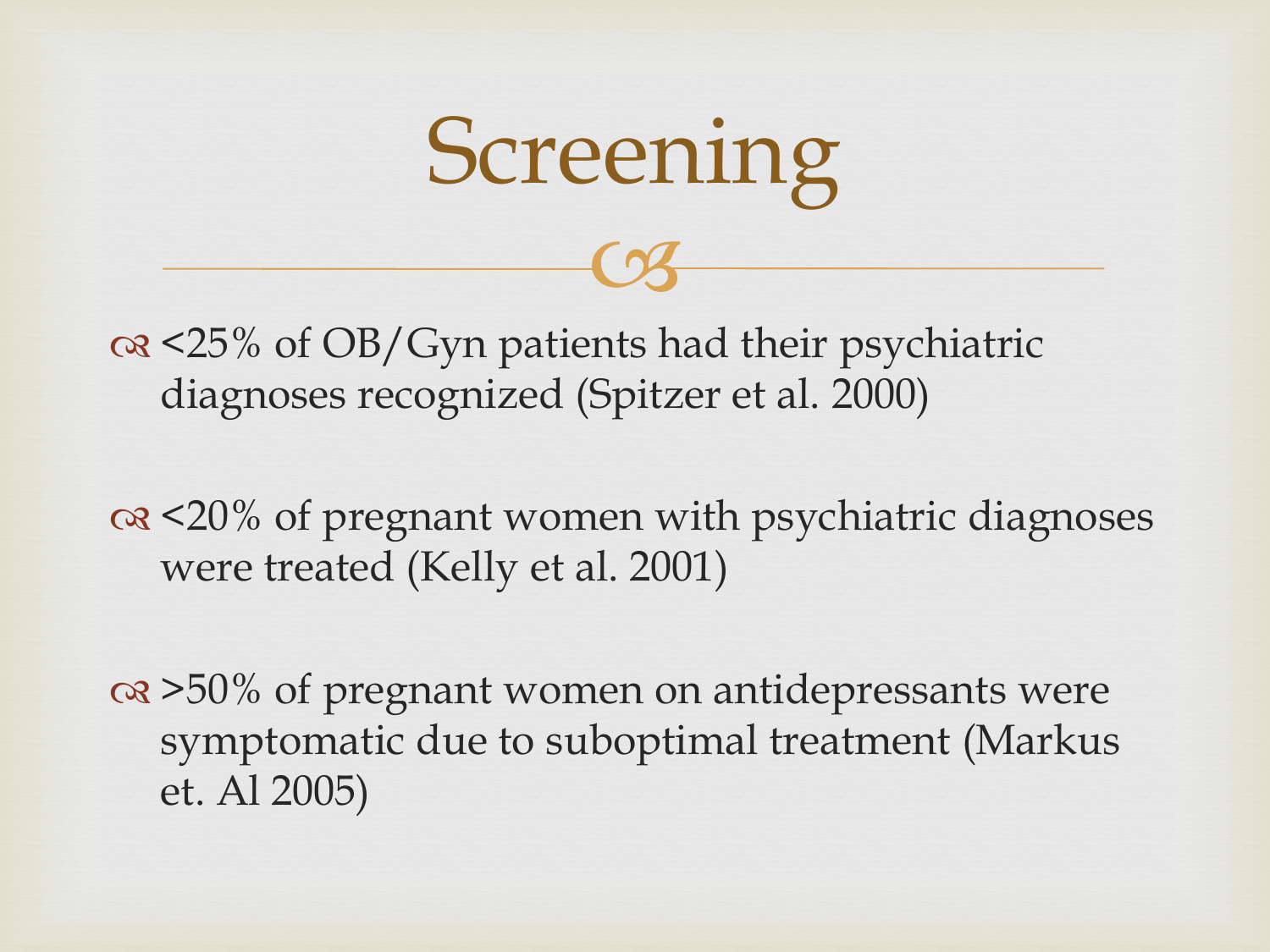

or Results of Using Screening Instruments:

 Detection of hidden symptoms -With screening, the rate of detection was 35.4% -With out screening, spontaneously detected rate was 6.3% (Evins, Theofrastous JP, Galvin SL., 2000)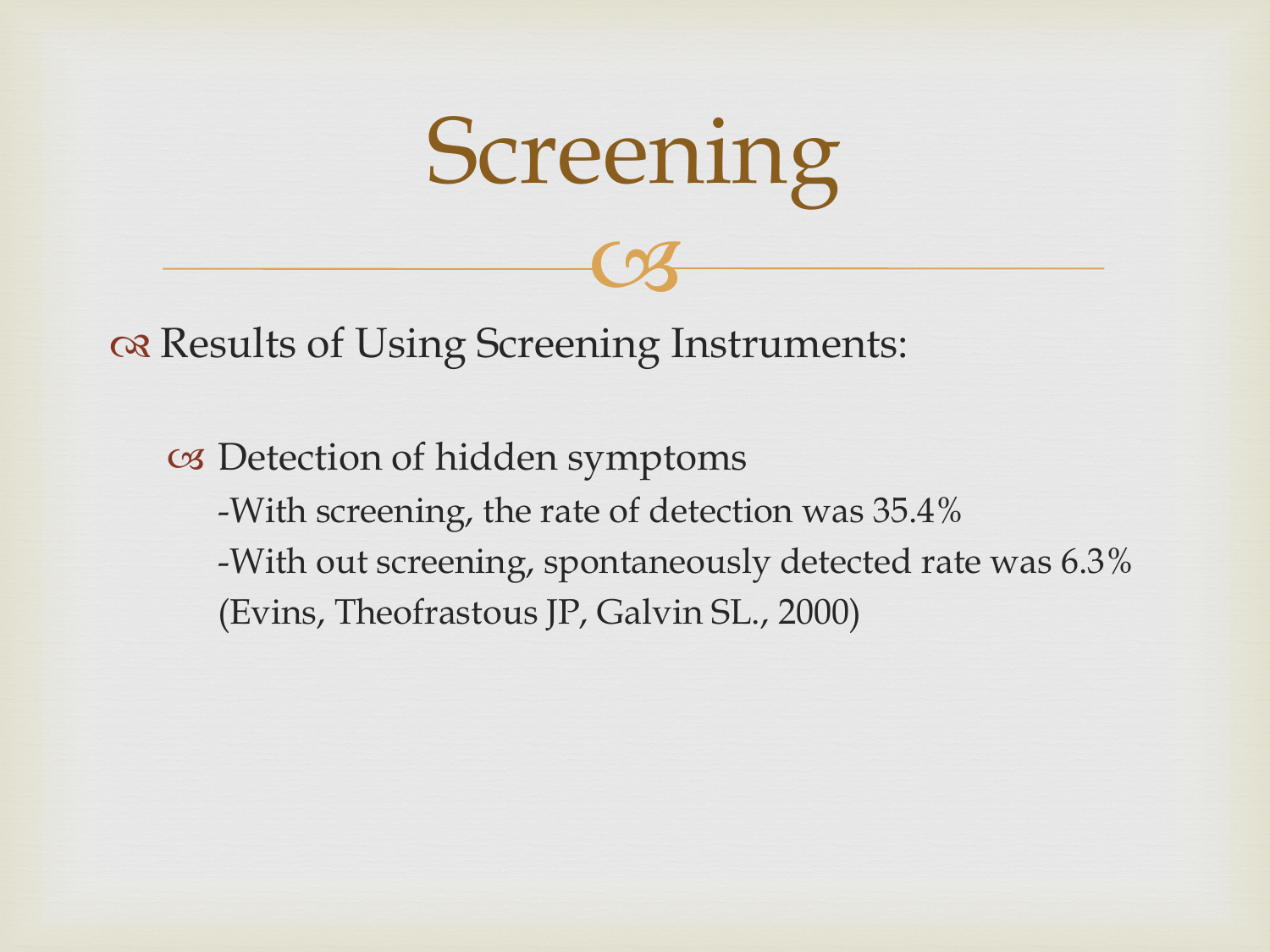

a Routine screening:

- Critical for early detection, resulting in a reduction of duration and severity of symptoms
- Provides opportunities for discussion, resource and referral
- Reduces the stigma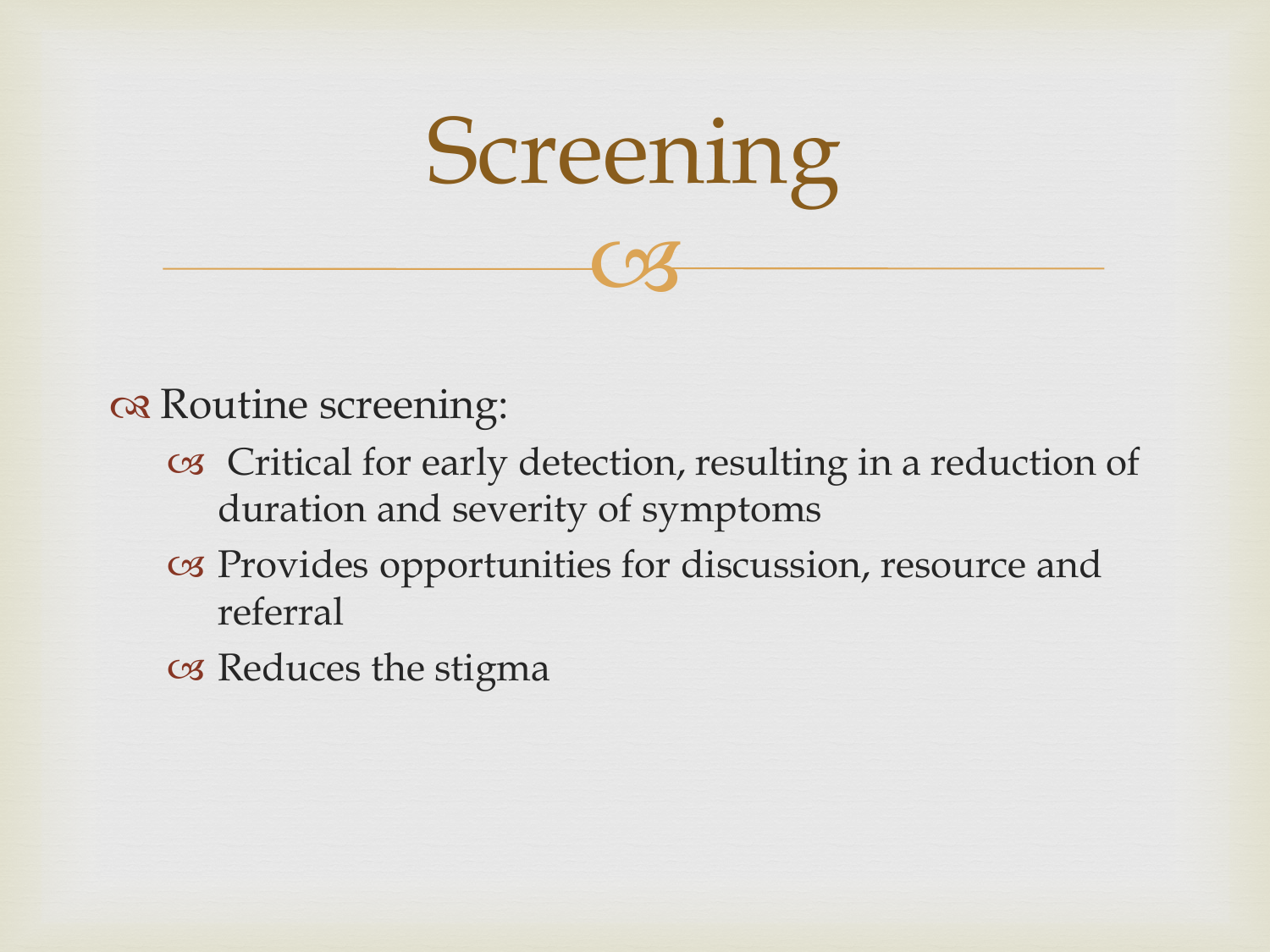

 All health care providers that have contact with pregnant or postpartum women should be screening for PMADS

Suggested tool:

Edinburgh Postnatal Depression Scale

-Can be used in pregnancy

-Most thoroughly validated tool

-Cross cultural

-Free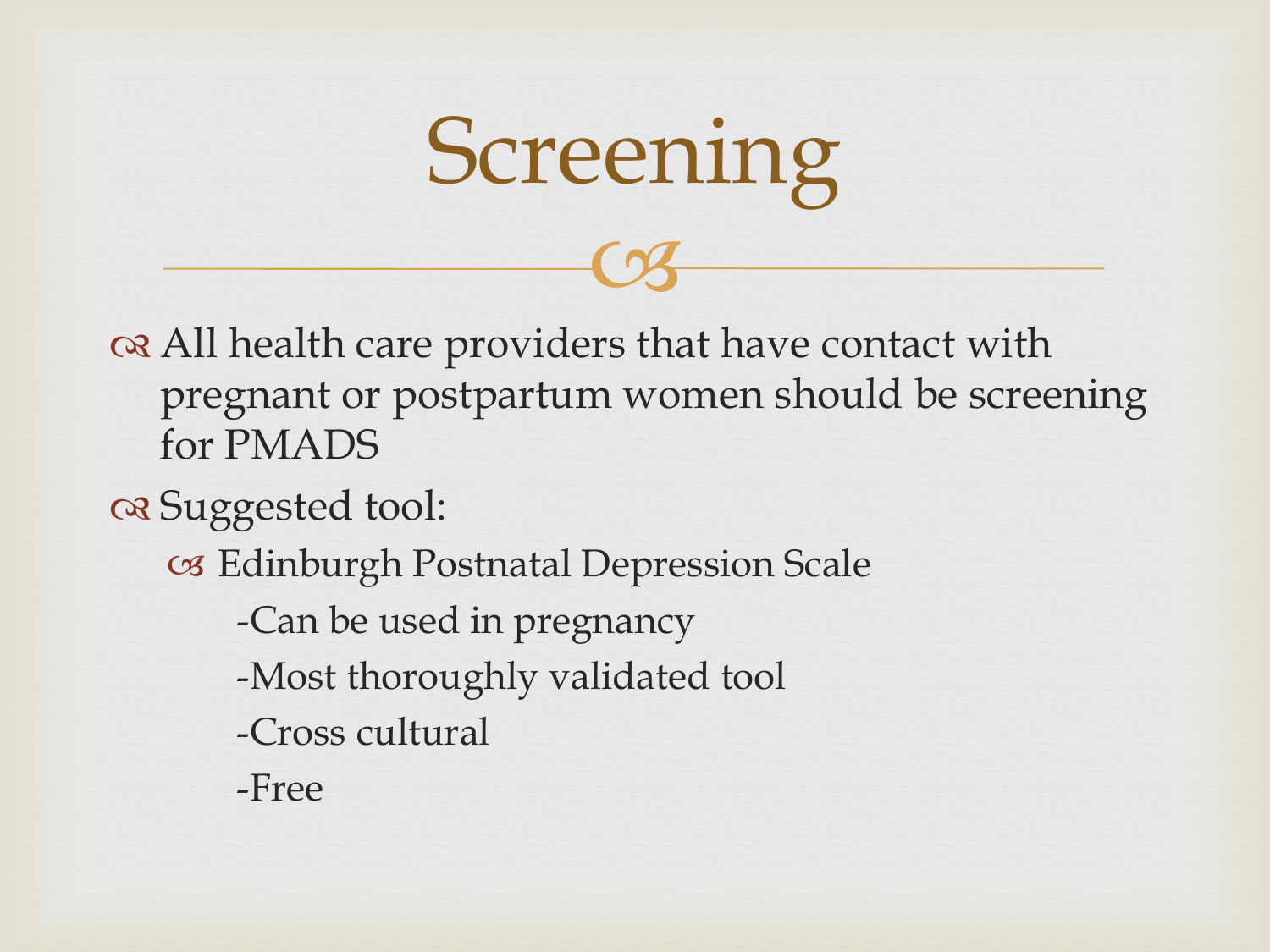

Responsible screening times:

os Preconception First postnatal contact Every trimester Well baby visits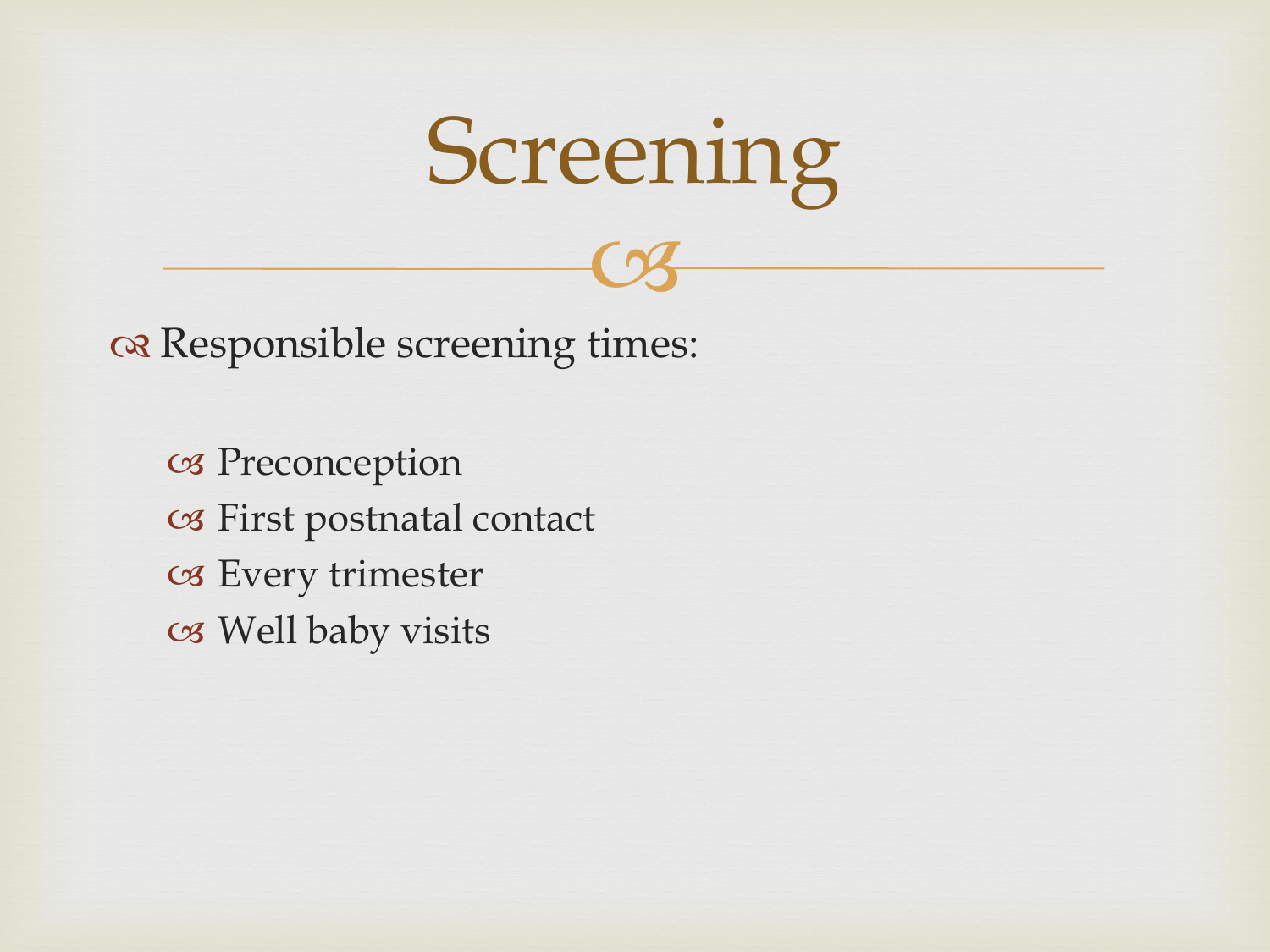

os If there is a concern:

os Intervene early os Refer rapidly os Follow up Mobilize support: family, community, professional